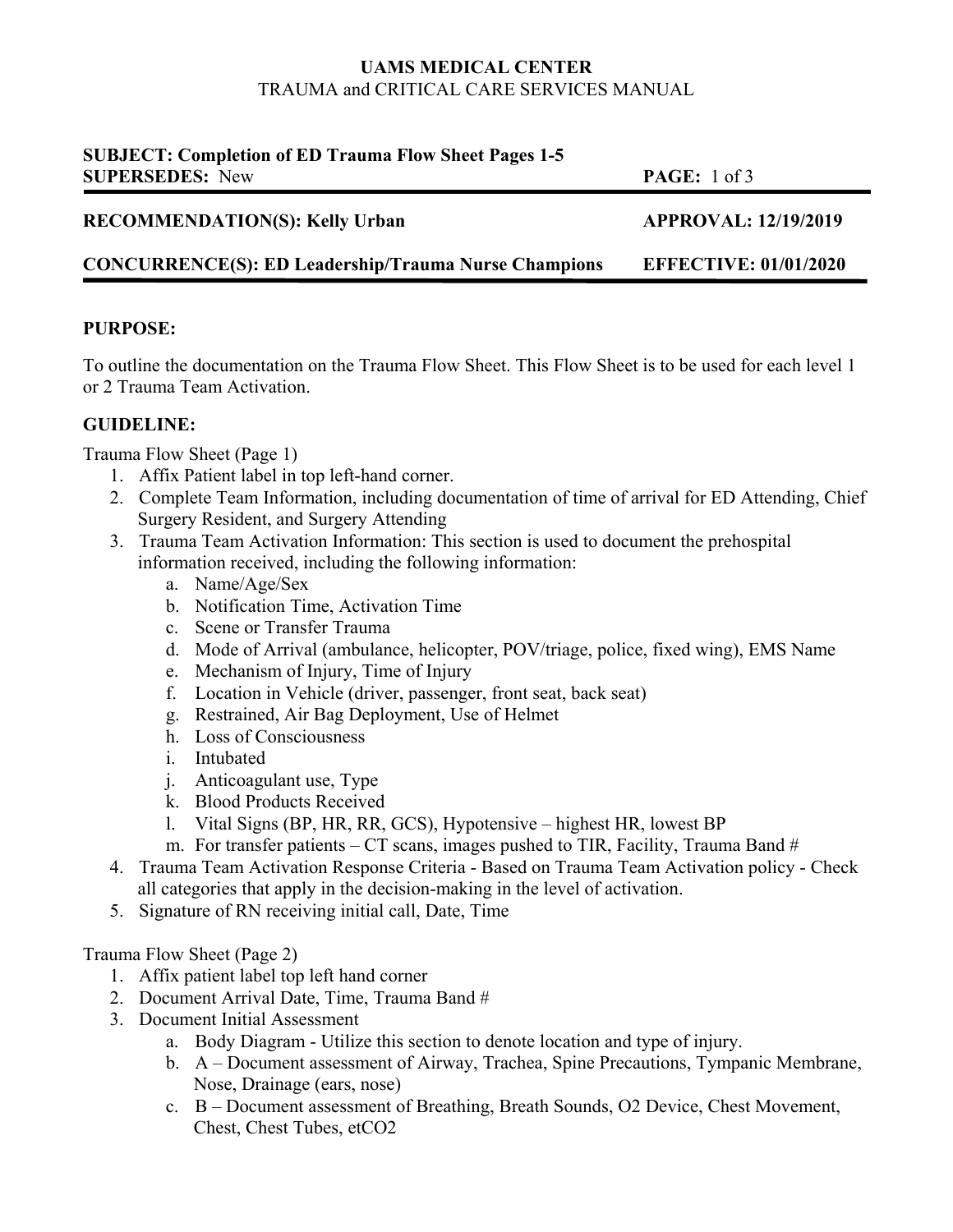## **UAMS MEDICAL CENTER**  TRAUMA and CRITICAL CARE SERVICES MANUAL

# **SUBJECT: Completion of ED Trauma Flow Sheet Pages 1-5 SUPERSEDES:** New **PAGE:** 2 of 3 **RECOMMENDATION(S): Kelly Urban APPROVAL: 12/19/2019 CONCURRENCE(S): ED Leadership/Trauma Nurse Champions EFFECTIVE: 01/01/2020**

- d. C Document assessment of Circulation (capillary refill, manual BP), Skin, Neck Veins, Pulses
- e. D Document assessment of Disability, GCS, Pupils (size, reactivity), Sensation, Grips, Movement/Strength
- f. E Document Abdomen, Pelvis, Back, Bowel Sounds, FHTs (if applicable), GU, Rectal Tone

# Trauma Flow Sheet (Page 3)

- 1. Affix patient label top left hand corner
- 2. Document Procedures Performed and Time
- 3. Radiological Studies Section: Utilize this section to document the time Radiographic studies are performed. Studies not listed can be hand written into the blanks provided.
- 4. Document Medications administered (include time, medication name, dosage)
- 5. Document Intake (include crystalloids, contrast, oral, blood products) Total
- 6. Document Output (include urine, emesis, OGT/NGT, chest tube, other) Total

# Trauma Flow Sheet (Page 4)

Initial vital signs must be performed within 30 minutes of patient arrival (including manual BP and temperature)

- 1. Affix patient label top left hand corner
- 2. Document Manual BP and time
- 3. Document Initial Temperature and time
- 4. Document vital signs throughout initial assessment and resuscitation period, including
	- a. Time
	- b. Temperature
	- c. Pulse (HR)
	- d. Respiratory Rate
	- e. NIBP
	- f. SPO2
	- g. Pain Score
	- h. EtCO2 (if patient is intubated)
	- i. O2
	- j. GCS (including eye, verbal, motor) GCS should be recorded on arrival on all patients. Sequential reassessment should be done on all patients with suspected head injury frequency is based on patient condition but a minimum of hourly.
	- k. Pupil size and reactivity Pupillary size and reaction to light to be recorded on arrival on all patients. Sequential reassessment should be done on all patients with suspected head injury frequency is based on patient condition but a minimum of hourly.
	- l. Comments